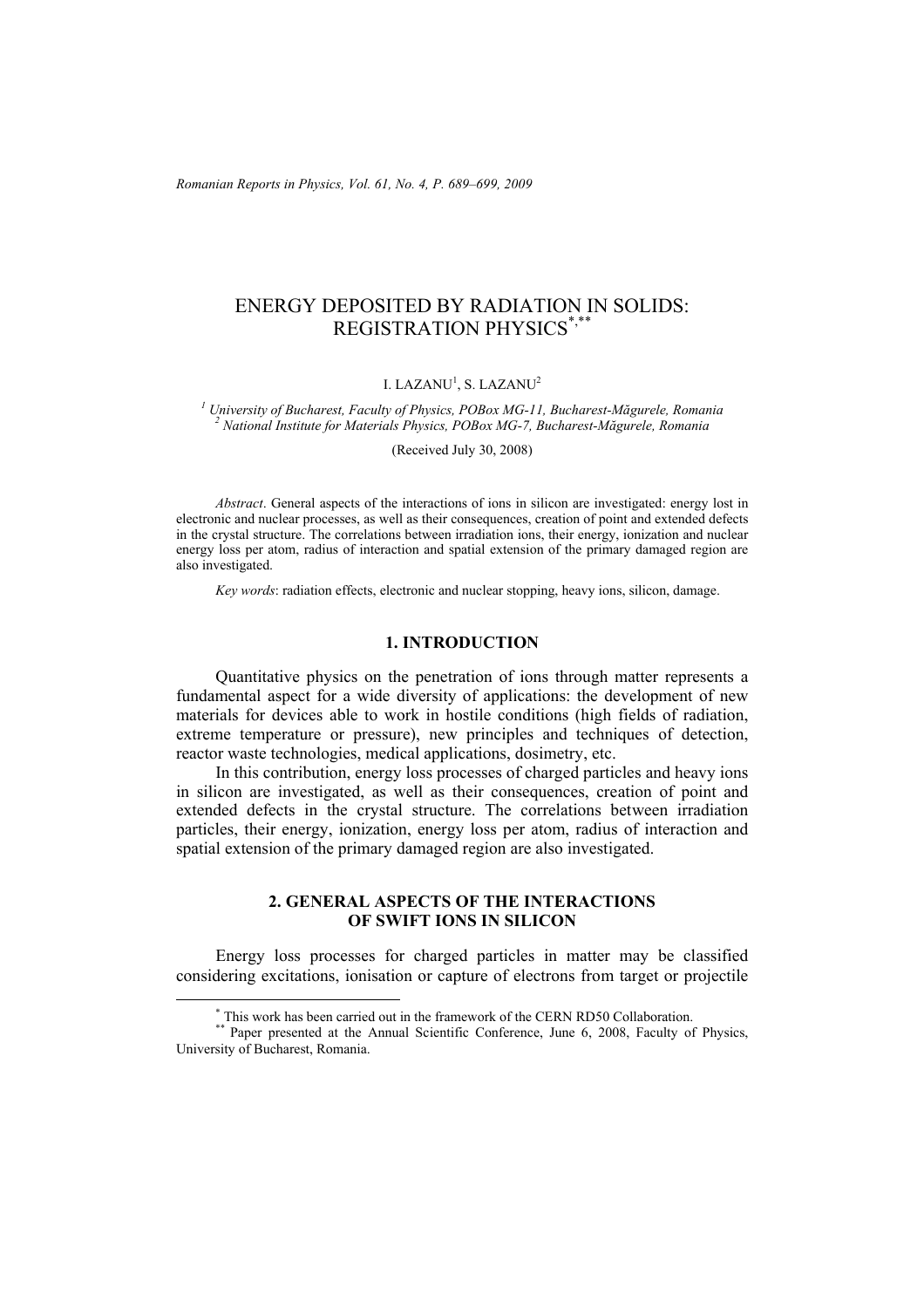atoms, nuclear stopping in which the energy of projectiles is lost by nuclear recoils in elastic and inelastic collisions, or radiative interactions. Radiative processes become dominating at extremely high velocities. In crystalline materials, phonons – vibrations of the lattice – are generated, and this process remains the dominant mechanism of interaction below the thresholds for other processes. All these competitive processes are dependent on energy, type of incident projectile and target material.

In principle, the energy lost by an incoming particle in materials can be separated into individual components:

$$
\left(-\frac{dE}{dx}\right)_{total} = \left(-\frac{dE}{dx}\right)_{electronic} + \left(-\frac{dE}{dx}\right)_{nuclear} + \left(-\frac{dE}{dx}\right)_{radiation}.
$$
 (1)

In this work we concentrate on the ionization energy loss. Usually, for these processes, three distinct regions are found in the dependence on the energy of the incoming particle, corresponding to low, intermediate and high energies, and which were modelled by Lindhard – Scharff [1], Andersen – Ziegler [2] and Bethe-Bloch respectively. These regions could be immediately identified in Fig. 1, where the ionization energy loss of Si ions in silicon is obtained from simulation, using the SRIM program [3].



Fig. 1 – Electronic energy loss of Si ions in a silicon target, simulated using SRIM.

In this particular case, the first region, corresponding to low energies, extends up to around  $10^3$  keV, the intermediate region covers the next energy range up to  $10<sup>5</sup>$  keV, and for higher values of energy the mechanisms are well explained by Bethe's theory.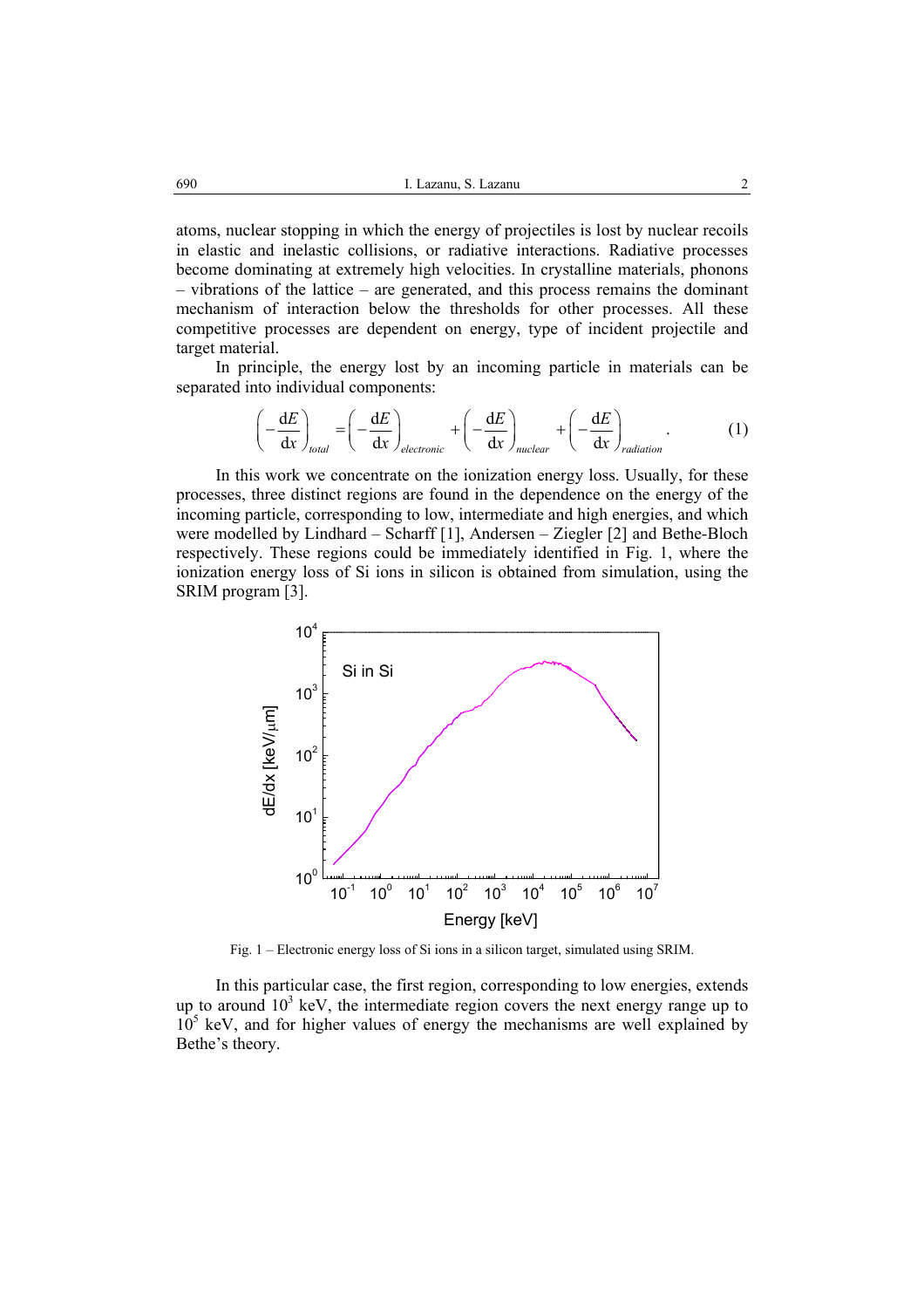The nuclear interactions were first explained by Lindhard et. al. [4], and also some extensions were done by Lazanu and Lazanu [5], and others [6], for different particles and energies. In Fig. 2, the nuclear energy loss for the same incident projectile in the same material as in figure 1 is presented; the calculations of the present work are done in the frame of the Lindhard theory.



Fig. 2 – Nuclear energy loss of Si ions in a silicon target.

If the mechanisms of interaction are relatively clear for particles, the situation is more complicated in the case of ions. A distinctive feature of heavy ions is that they are composite projectiles, having an internal structure and carrying electrons, and their interaction with bound and free electrons in the stopping medium is a complex problem involving a number of processes that are absent in the case of particles, as for example the number of electrons that remain bound to ions in interaction processes and their interactions with the medium, or the Barkas-Andersen effect, representing a correction on the energy loss, with a  $Z_{nr}^3$ dependence [7].

The charge of the projectile is screened due to electrons and reduces Coulomb interactions between projectile and target electrons, but at the same time excitations must be considered. The screening effect consists in the reduction of electric field strength, depending on the distance from the projectile and on velocity. So, in ionisation processes both projectile and target charges contribute to the phenomenon.

Nuclear interactions include elastic and inelastic collisions. In the first case, target nuclei are only moved from their lattice positions, while in the second case the identity of the projectile and/or target could be changed.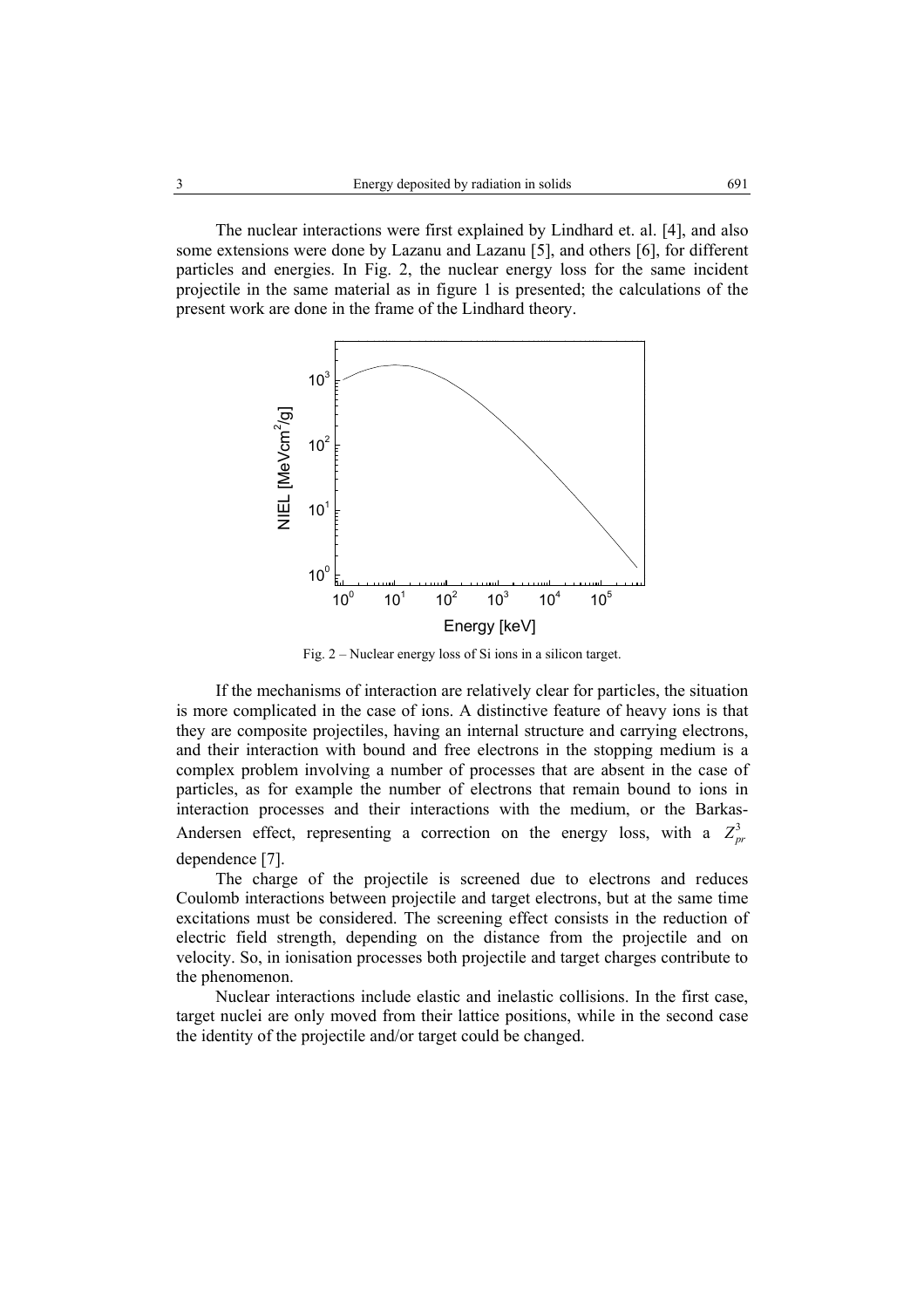While electronic processes depend on the velocity of the projectile, nuclear phenomena depend on the energy of the projectile.

In the present work we concentrate only on phenomena in silicon. The choice of silicon is due to the fact that silicon is a major option for detectors in space experiments, at Tevatron, LEP-like and LHC facilities – see Table 1, adapted from [8]. For each experiment, the aria of silicon detectors in squared meters is specified.

|--|--|--|--|

| Experiment / Aria of silicon detectors $[m^2]$ |       |            |       |              |        |                |      |  |  |
|------------------------------------------------|-------|------------|-------|--------------|--------|----------------|------|--|--|
| Space                                          |       | Tevatron   |       | LHC          |        | $LEP - like$   |      |  |  |
| <b>NINA</b>                                    | 0.12  | DO.        | 3.00  | <b>LHCB</b>  | 0.77   | <b>HERMES</b>  | 0.02 |  |  |
| <b>AGILE</b>                                   | 2.02  | <b>CDF</b> | 11.10 | <b>ALICE</b> | 5.58   | <b>TOSCA</b>   | 0.14 |  |  |
| AMS                                            | 2.10  |            |       | <b>ATLAS</b> | 61.00  | <b>FINUDA</b>  | 0.19 |  |  |
| <b>PAMELA</b>                                  | 2.40  |            |       | <b>CMS</b>   | 214.00 | <b>BELLE</b>   | 0.20 |  |  |
| <b>GLAST1</b>                                  | 2.70  |            |       |              |        | H1             | 0.39 |  |  |
| $AMS-02$                                       | 5.53  |            |       |              |        | L <sub>3</sub> | 0.62 |  |  |
| <b>GLAST</b>                                   | 74.00 |            |       |              |        | <b>OPAL</b>    | 0.63 |  |  |
|                                                |       |            |       |              |        | CLEO3          | 0.64 |  |  |
|                                                |       |            |       |              |        | <b>BABAR</b>   | 0.86 |  |  |
|                                                |       |            |       |              |        | <b>ALEPH</b>   | 0.96 |  |  |
|                                                |       |            |       |              |        | <b>NOMAD</b>   | 1.20 |  |  |
|                                                |       |            |       |              |        | <b>DELPHI</b>  | 1.63 |  |  |
|                                                |       |            |       |              |        | <b>ZEUS</b>    | 2.46 |  |  |

Experiments using silicon detectors

# **3. PRIMARY DEFECTS IN SILICON**

Silicon has the crystal structure of diamond, with a lattice constant of 5.43095 Å at 300K.

The primary mechanism of defect formation during irradiation in semiconductors in general and in silicon in particular is the collision of the incoming particle with the atoms of the crystal, which leads to the departure of an atom to a rather large distance from its original site, i.e., to the formation of separated Frenkel pairs (vacancies and interstitials), as well as to the  $Si<sub>FFCD</sub>$  defect formation, which is an extended defect - because more nuclei change simultaneously their bound state, fact which introduces a new type of symmetry in the lattice [9], [10]:

$$
Transfered energy \rightarrow Si \rightarrow Si_{FFCD}.
$$
 (2)

The following four regimes and their timescale have been identified [11]:

(1) carrier excitation  $(10^{-14} - 5 \times 10^{-12} s)$ ,

(2) thermalization between  $10^{-14}$  and  $5 \times 10^{-12}$ s,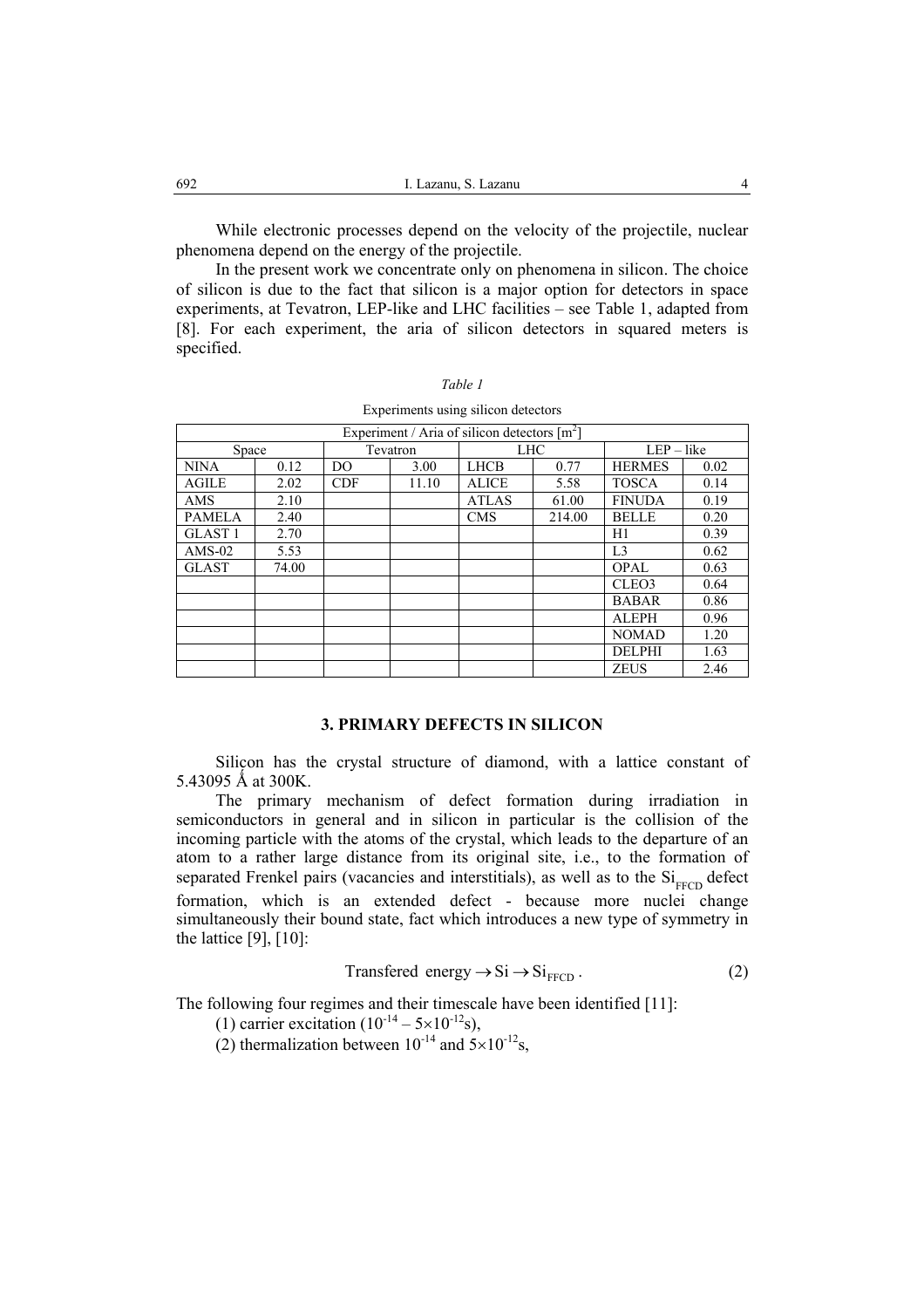- (3) carrier removal (from to  $5\times10^{-12}$  up to  $10^{-5}$  s and
- (4) thermal and structural effects between  $5 \times 10^{-10}$  up to  $5 \times 10^{-6}$  s.

In silicon, the primary defects (*V* and *I*) are mobile over a broad temperature range, including room temperature, and diffusing they are trapped by other primary defects or by impurity atoms forming secondary defects, or migrate to sinks. The main characteristics of the kinetics of defects are summarised in reference [12]. The  $\mathrm{Si}_{\mathrm{FFCD}}$  defect represents an elementary centre of amorphization, changing the symmetry of the crystal, and could form new extended defects.

Fig. 3 presents the successive modifications in the silicon bonds in an elementary cell, whit the production of the FFCD defect, and implicitly elementary amorphization.



Fig. 3 – a) Normal structure of silicon; b) the bounds of the silicon affected by the transferred energy that contribute to create  $\mathrm{Si}_{\text{FFCD}}$  defect; c) the new bonds of the  $\mathrm{Si}_{\text{FFCD}}$  defect.

Due to the mobility of primary vacancy-interstitial pairs and to the existence of different impurities, processes of migration, formation of new types of defects as well as annihilation are all annealing processes.

## **4. THE MODEL**

### 4.1. HYPOTHESES

In the modelling of ion-atom collisions, a full quantum mechanical treatment is used. Ion-atom interactions are screened Coulomb collision, including exchange and correlation interactions between the overlapping electron shells. The ion has long range interactions creating electron excitations and plasmons within the target. These are described including target's collective electronic structure and interatomic bond structure. The charge state of the ion in the target is described using the concept of effective charge, which includes a velocity dependent charge state and long range screening due to the collective electron sea of the target.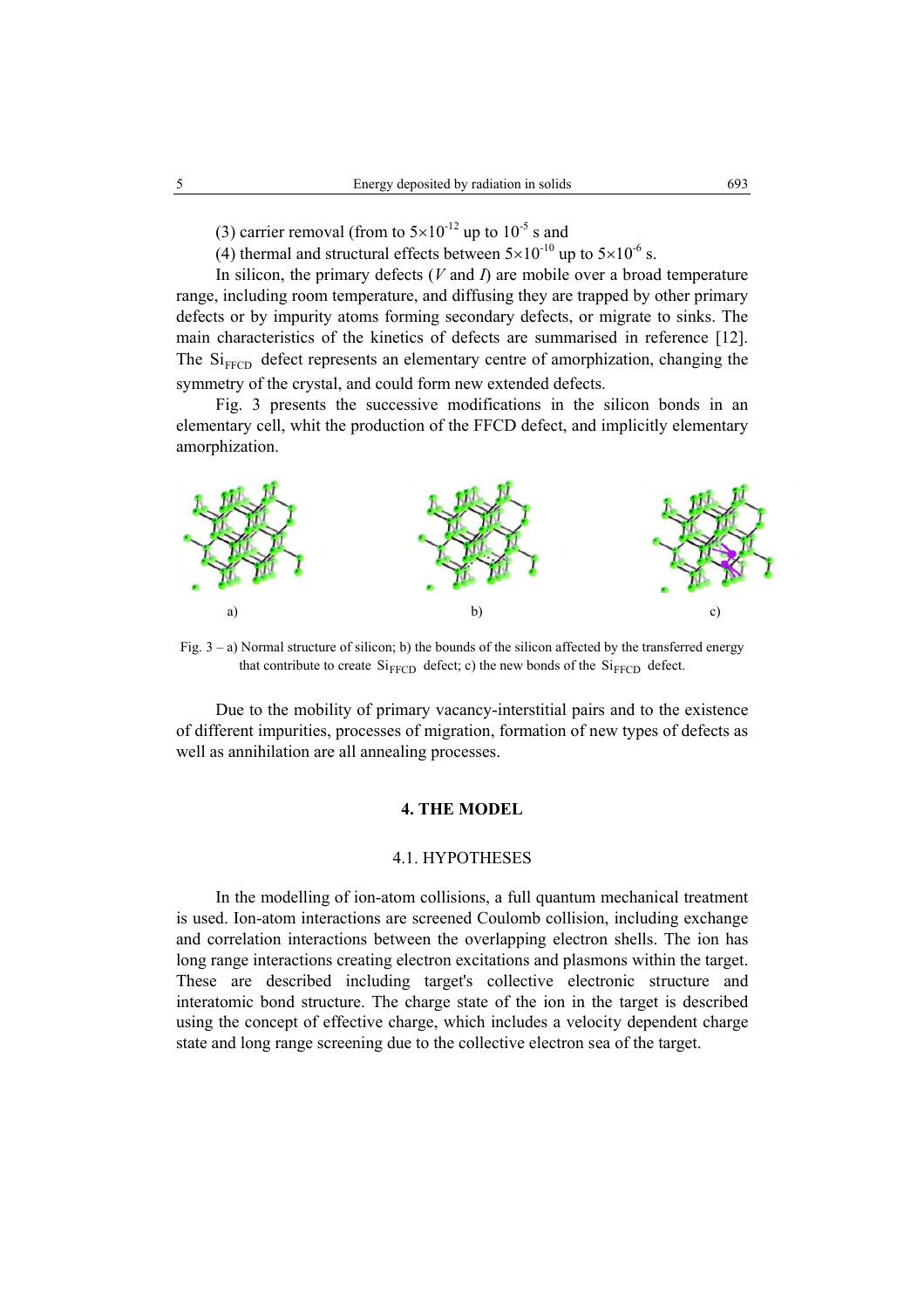The basic assumption in the calculation of electronic stopping of ions is that electron density in the target varies slowly with position and is described by a free electron gas. There are no significant band-gap effects on electronic stopping.

The charge of the ion can be reduced to a scalar quantity called ion's effective charge.

For heavy ions, different alternatives for the effective charge were used. The simple empirical formula of Northcliffe [2] was modified by Ziegler [13] for current use as:

$$
Z_{ion}^{eff}/Z = 1 - \left[ \exp(-a) \right] \left[ 1.034 - 0.1777 \cdot \exp(-.08114 \times Z_1) \right],
$$
 (3)

with practical values for *a* and *b*:

$$
a = b + .0378 \times \sin\left(\pi \cdot b/2\right),
$$

and

$$
b = 0.886 \cdot \left(\frac{E[\text{keV}]}{25 \cdot M_1[\text{amu}]} \right)^{\frac{1}{2}} \cdot \frac{1}{Z_1^{\frac{2}{3}}}.
$$

Betz's formula [14] for  $Z_{\text{eff}}$ : is given by the alternative expression:

$$
Z_{\text{eff}} = Z \cdot \left[ 1 - \exp\left( -\frac{v}{v_0 Z^{2/3}} \right) \right] \tag{4}
$$

where  $v$  and  $v_0$  are projectile and Bohr's velocities respectively, while Sigmund [15] roughly approximated the effective charge, disregarding screening, shell and higher order *Z* (charge number of the projectile) corrections as

$$
\frac{Z_{\text{eff}}}{Z} = \begin{cases}\n1 & \text{for } v > 2Z \cdot v_0 \\
1 - \frac{\log(2Zv_0 / Cv)}{\log(2mv^2 / I)} & \text{for } v < 2Z \cdot v_0.\n\end{cases}
$$
\n(5)

Using the ideas of range of interaction, we could define a primary ionization core, the size of which is given by the radial distance from the energetic ion at which the electric field of the projectile is high enough to produce ionization of the outer electrons of a target atom. The radius of this cylinder is approximated as:

$$
r = Z_{\text{eff}}^{1/2} \cdot r_{\text{Bohr}}\,,\tag{6}
$$

where  $r_{Bohr}$  is Bohr's radius and  $Z_{\text{eff}}$  is the effective charge of the ion.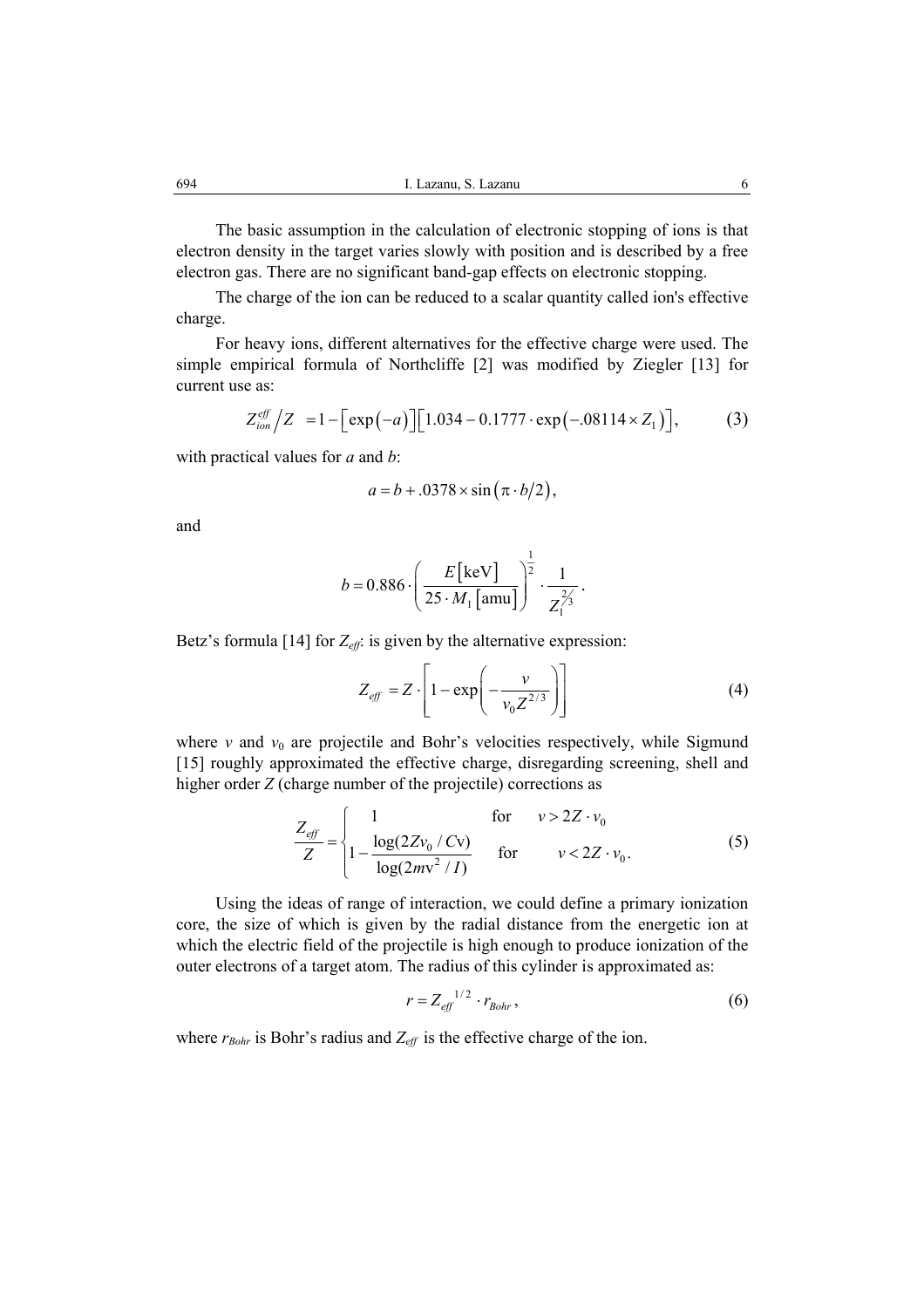

Fig. 4 – Energy dependence of ionization radii induced by silicon ions in silicon in different models.

In Fig. 4, the dependence of these radii on the kinetic energy of Si ions in silicon is presented. It could be seen that Betz, Sigmund and Ziegler expressions for *Zeff* agree at high enough energies of the ions, where the effective charge equals the charge number of the ions, and this limits the radius of ionization given by formula (6).

# 4.2. PROCESSES OF INTERACTION AND DAMAGE INDUCED IN SILICON

When an ion penetrates into the target, it loses its energy through collisions with nuclei and electrons. Target amorphization could be the result of damage accumulation due to nuclear and electronic processes.

Generally, energy transferred to the electronic system is considered as inelastic loss, while energy deposited in the form of nuclear collisions is considered as an elastic one. When swift ions move through matter, their energy dissipation is almost exclusively due to interactions with and energy transfer to electrons. Low energy ions lose energy especially by nuclear interactions. When energetic ions slow down in solids, the energy is locally deposited to the electrons and finally can be transferred to the atoms by electron-electron and electron-atom interactions.

Numerous experiments on defect formation in insulators, metals, alloys, and amorphous semiconductors have shown that these materials are sensitive to track formation when they are bombarded by high-energy heavy ions. Nevertheless, the conditions of track formation and the inner structure of tracks (phase composition)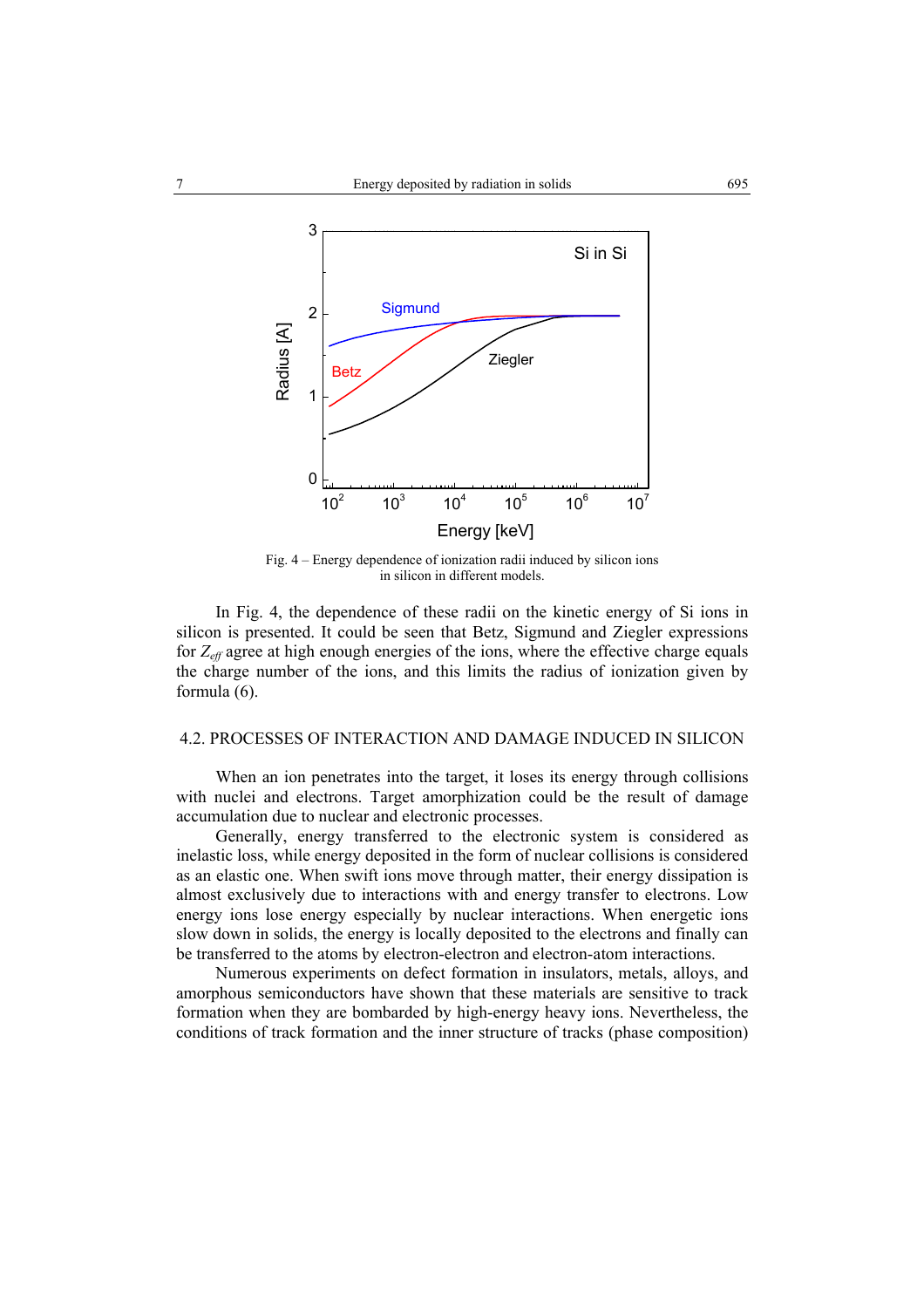in metals, insulators and semiconductors, crystalline and amorphous solids, films, and massive specimens differ substantially.

The irradiation of crystalline silicon, germanium, and gallium arsenide at room temperature by swift ions, conducted at numerous accelerators all over the world, did not lead to any specific effects caused by the high intensity of electronic excitations [16, 17, 18, 19, 20, 21, 22, 23, 24]. The effectiveness of defect formation or defect annealing stimulated by the high level of electronic excitations depends on  $(dE/dx)_{e}$  and ion velocity. The specific ionization energy loss for monoatomic ions in silicon does not exceed 28 keV/nm. However, recent experiments [25] on irradiation of crystal silicon by fullerene ions  $C_{60}^{2+}$  with  $E \sim 30$  MeV and  $(dE/dx)_{e} \sim 48$  keV/nm, as well as with  $E \sim 40$  MeV and  $(dE/dx)_{e} \sim 57$  keV/nm revealed the formation of tracks with entrance diameters amounting to 8.4 and 10.5 nm, respectively. The track diameters remain constant down to a depth of roughly 80–100 nm [25], and at larger depths gradually decrease. Very often the tracks end in a series of droplets of disturbed material along the ion paths (the discontinuous section of the tracks).

The radius of interaction for helium, silicon and uranium projectiles are considered, for a large range of energies, in the hypothesis of the Betz approximation. The results are presented in Fig. 5.



Fig. 5 – Ionization radii (calculated with Betz's formula for  $Z_{\text{eff}}$ ) induced by He, Si and U ions in Si, as a function of their kinetic energy.

It could be observed that the radius of the corresponding cylinder is very small in respect to the separation of Si atoms in the lattice. Only at high energies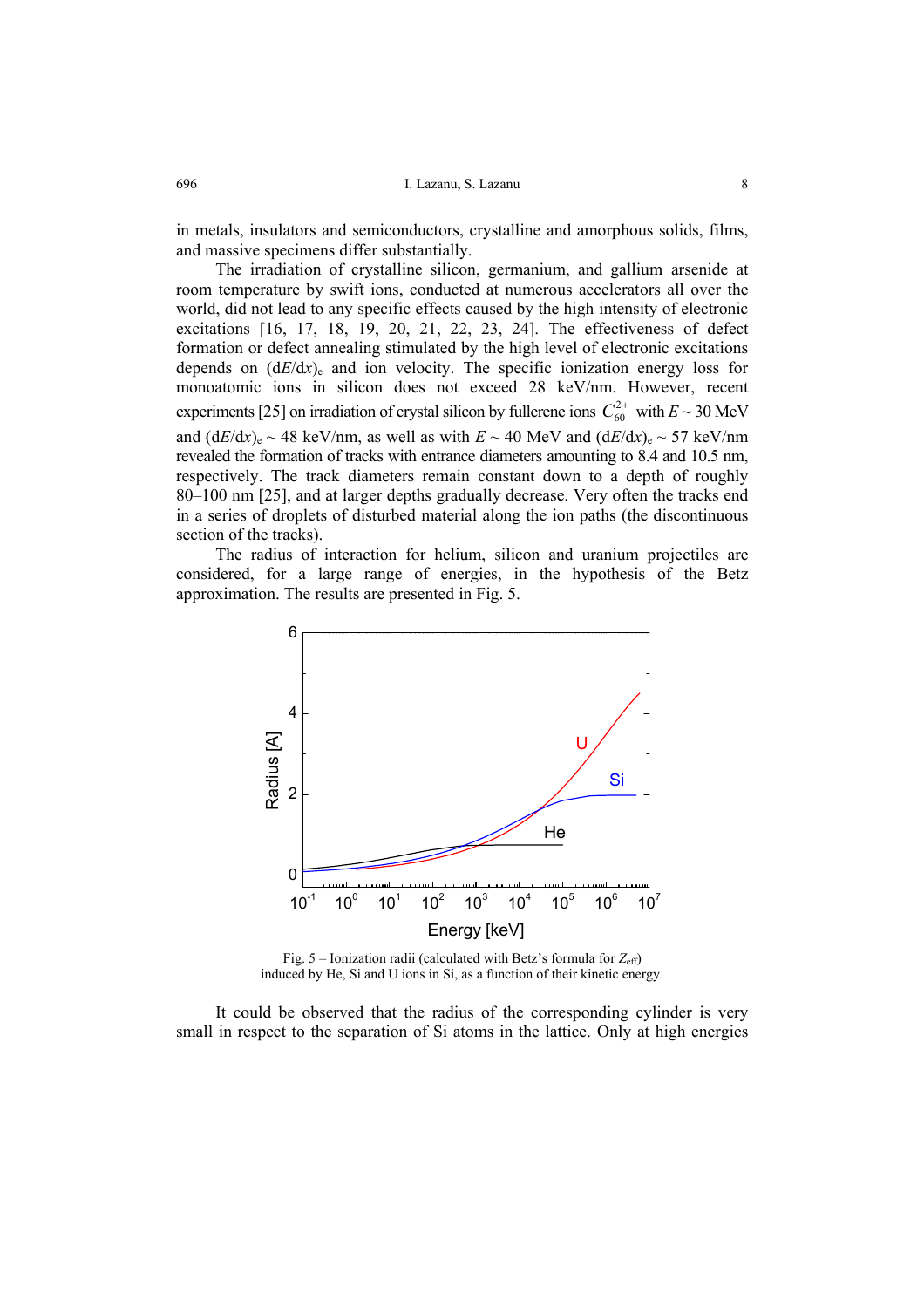and for heavy ions, one interaction affects more that 1 atom. These preliminary results could explain why the  $Si<sub>FFCD</sub>$  has not been put yet in evidence experimentally.

Supposing that in the first stage all electronic energy loss is transmitted to atoms in the ionization core, the dependence of the atomic density of energy on ion kinetic energy has been extracted, and is represented in Fig. 6 for the same ions. These estimations are done using Betz's model.



Fig.  $6 -$  Energy/atom transferred in the ionization core due to  $(dE/dx)$  by He, Si and U ions in silicon as a function of kinetic energy.

On the other side, the energy lost in nuclear interactions with the nuclei of the target has as a consequence cascades of displacements produced by the primary knock-on atom. Vacancies and interstitials interact with other impurities and defects in the lattice, or between themselves, producing "stable" defects. Studies involving deep level transient spectroscopy (DLTS), Hall measurements, transmission spectroscopy, optical absorption measurements, electron paramagnetic resonance (EPR), and measurements of electrical resistance did not reveal other types of structural defects, as a consequence of ion irradiation in respect to particle irradiation in silicon. But, while in electron-damaged samples defects are distributed randomly, neutron and ion irradiation produce defect distributions which are not spatially homogeneous.

In the process of energy loss of the incident particle an electron gas is created around its trajectory. We suppose that in the initial stages this gas is in equilibrium and a temperature could be defined. In the vicinity of the projectile the increase of the temperature is significant in respect to environment temperature, where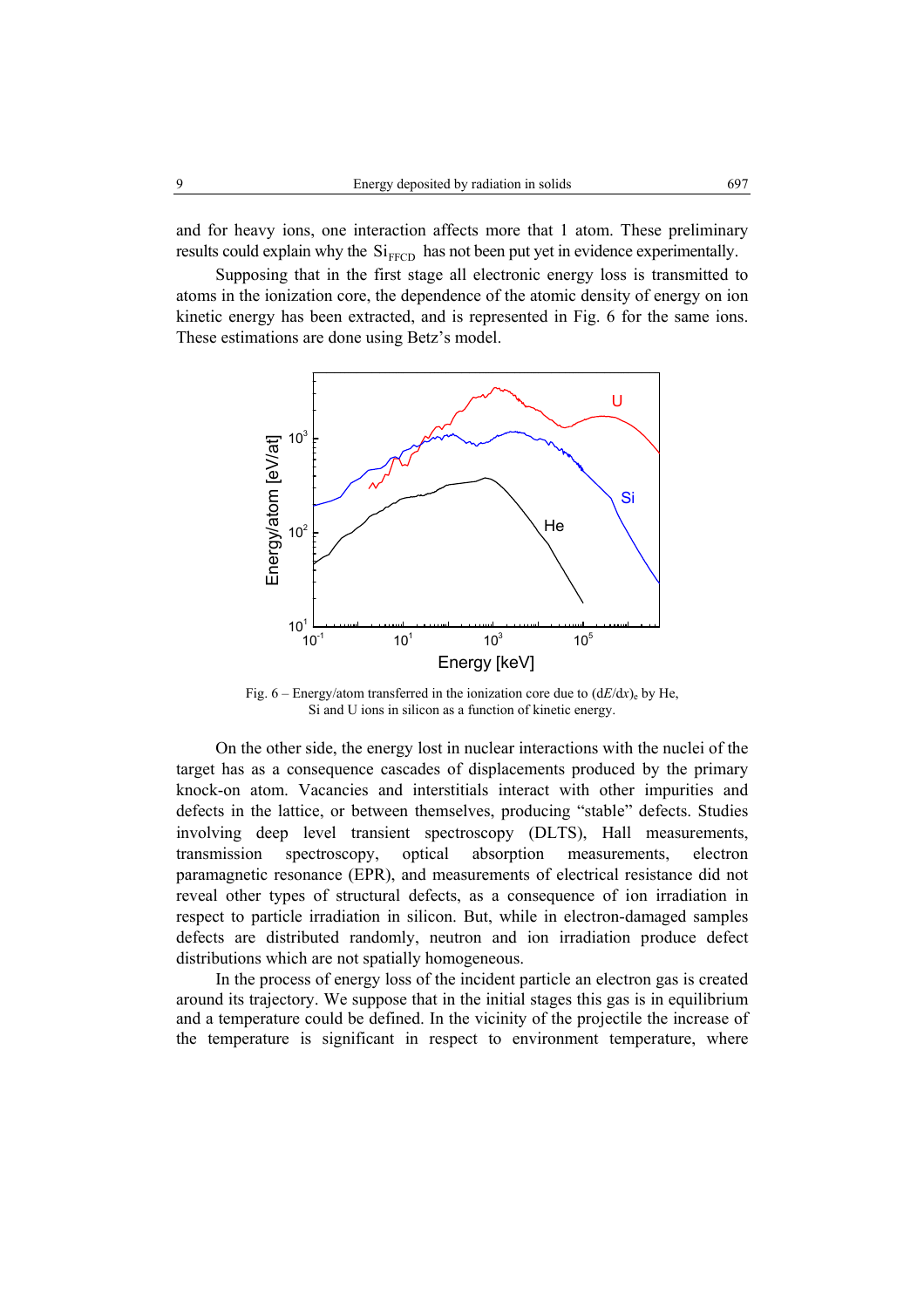processes are currently studied, and thus supplementary mechanisms for the formation of extended/complex defects must be considered: multiple selfinterstitials [26] and vacancy clusters [27] as well as oxygen dimers and complexes with other impurities.

Neutrons or ions eject energetic Si knock-on atoms that subsequently produce locally dense cascades of Si vacancies and interstitials. The concentration of defects in these cascades has been estimated [28] to be as high as  $10^{20}$  cm<sup>-3</sup>, exceeding the spatially averaged defect density by 4–7 orders of magnitude. This locally dense defect production impacts not only the types and efficiency of defect creation, but also affects the electronic properties of the irradiated material. With locally dense defect clusters one must consider defect correlations that impact, for example, local changes in the defect capture rate, emission rate, and energy levels due to nearby defects [29]. These complications make the extension of classic studies of isolated defects to a clustered environment a significant challenge.

#### **5. SUMMARY**

In the present work the peculiarities of ionisation energy loss in silicon due to heavy ions were investigated on a large range of energies, below Bethe-Bloch formalism.

The concepts of effective charge for the projectile in different approximations used in the literature, the radius of interaction, energy loss per atom were discussed

Analytical calculations and / or numerical simulations of these quantities permitted to estimate the spatial extension of the primary damaged region and to suggest an explanation for the formation of  $Si$ <sub>FFCD</sub> as primary defect.

*Acknowledgements*. This work was funded partly by the Romanian National University Research Council under GR 28 / 2007.

#### REFERENCES

- 1. J. Lindhard, M. Scharff, Phys. Rev*.*, **124**, (1961) 128.
- 2. L. C. Nortcliffe, *Ann. Rev. Nucl. Sci.*, **13**, (1963) 67.
- 3. SRIM 2008, http://www.srim.org
- 4. J. Lindhard, et. al., Mat. Fys. Medd. Dan. Vid. Selsk.**, 33**, (1963) 10.
- 5. Lazanu S., Lazanu I. Nucl. Instr. Meth. A, **462**, 530 (2001).
- 6. G.W. Simon, J.M. Denney, R. Downing, Phys. Rev., **129**, 2454 (1963); M. Huhtinen, P. Aarnio, preprint, Helsinki University **HU-SEFT R 1993-02**, 1993; E.A. Burke et al., IEEE Trans. Nucl. Sci., **NS-34**, 1220 (1987).
- 7. J. Lindhard, Nucl. Instr. Meth**.**, **132**, 1 (1976).
- 8. E. do Couto e Silva, Presentation at VERTEX 2000.
- 9. S. Goedecker *et. al.*, Phys.Rev. Lett., **88**, 235501 (2002).